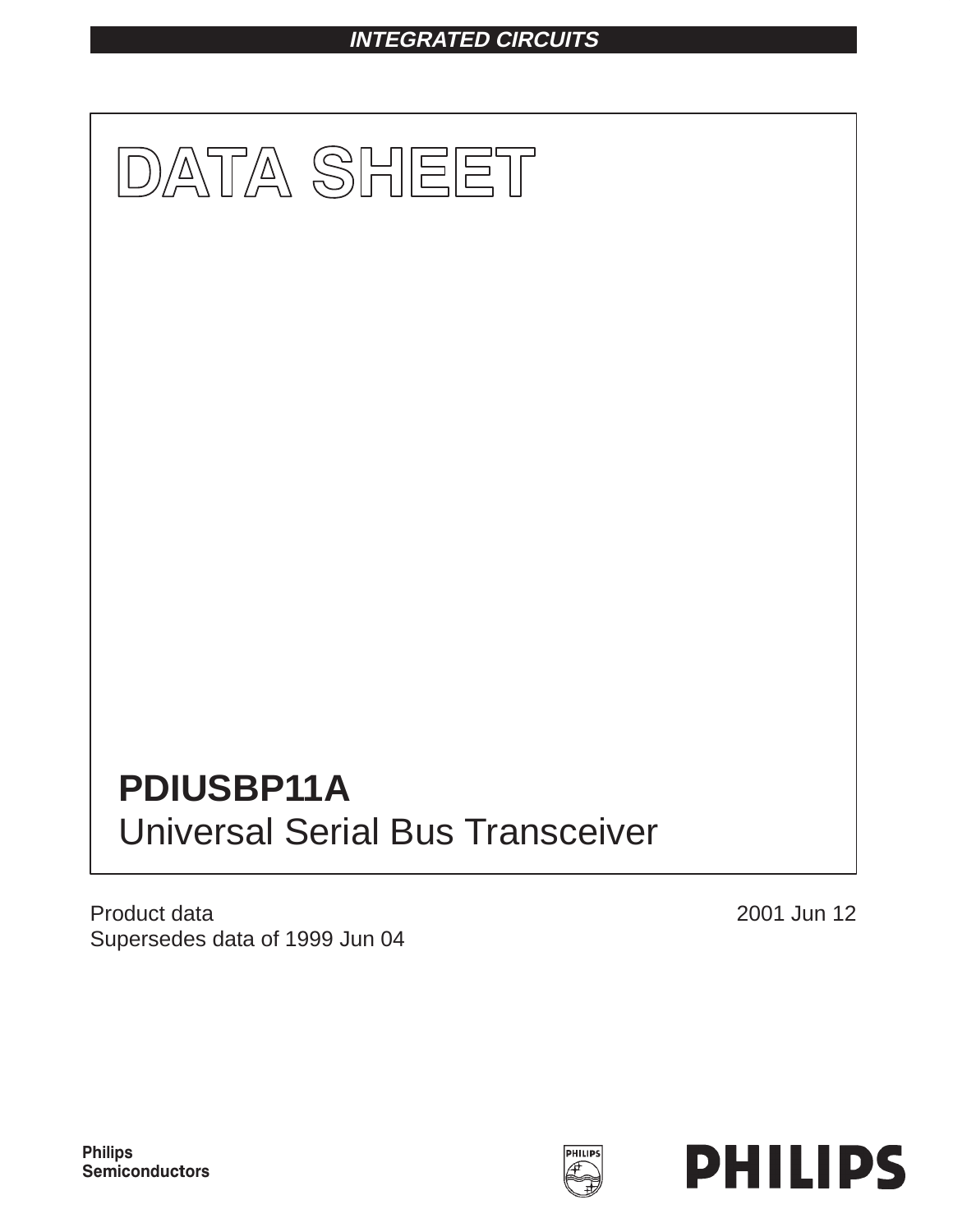# **Universal Serial Bus transceiver PDIUSBP11A**

### **FEATURES**

- Complies with Universal Serial Bus specification 1.1
- Utilizes digital inputs and outputs to transmit and receive USB cable data
- Supports 12Mbit/s "Full Speed" and 1.5Mbit/s "Low Speed" serial data transmission
- Compatible with the VHDL "Serial Interface Engine" from USB Implementers' Forum
- Supports single-ended data interface
- Single 3.3V supply
- Available in SO-14, SSOP-14 and TSSOP-14 packages

### **DESCRIPTION**

The PDIUSBP11A is a one chip generic USB transceiver. It is designed to allow 5.0V or 3.3V programmable and standard logic to interface with the physical layer of the Universal Serial Bus. It is capable of transmitting and receiving serial data at both full speed (12Mbit/s) and low speed (1.5Mbit/s) data rates.

The pinout conforms with the "Serial Interface Engine". Implementation of the Serial Interface Engine along with the USB transceiver allows the designer to make USB compatible devices with off-the-shelf logic and easily modify and update the application.

The PDIUSBP11A is backward compatible to the PDIUSBP11 and allows for single-ended data interfacing.

## **ORDERING INFORMATION**

| <b>PACKAGE</b><br><b>TYPE NUMBER</b> |                     |                                                                        |                |
|--------------------------------------|---------------------|------------------------------------------------------------------------|----------------|
|                                      | <b>NAME</b>         | <b>DESCRIPTION</b>                                                     | <b>VERSION</b> |
| PDIUSBP11AD                          | SO <sub>14</sub>    | plastic small outline package; 14 leads; body width 3.9 mm             | SOT108-1       |
| PDIUSBP11ADB                         | SSOP <sub>14</sub>  | plastic shrink small outline package; 14 leads; body width 5.3 mm      | SOT337-1       |
| PDIUSBP11APW                         | TSSOP <sub>14</sub> | plastic thin shrink small outline package; 14 leads; body width 4.4 mm | SOT402-1       |
| DINI CONIEICHD ATIONI                |                     | EUNOTIONAL DIAODAM                                                     |                |

### **PIN CONFIGURATION**



### **FUNCTIONAL DIAGRAM**

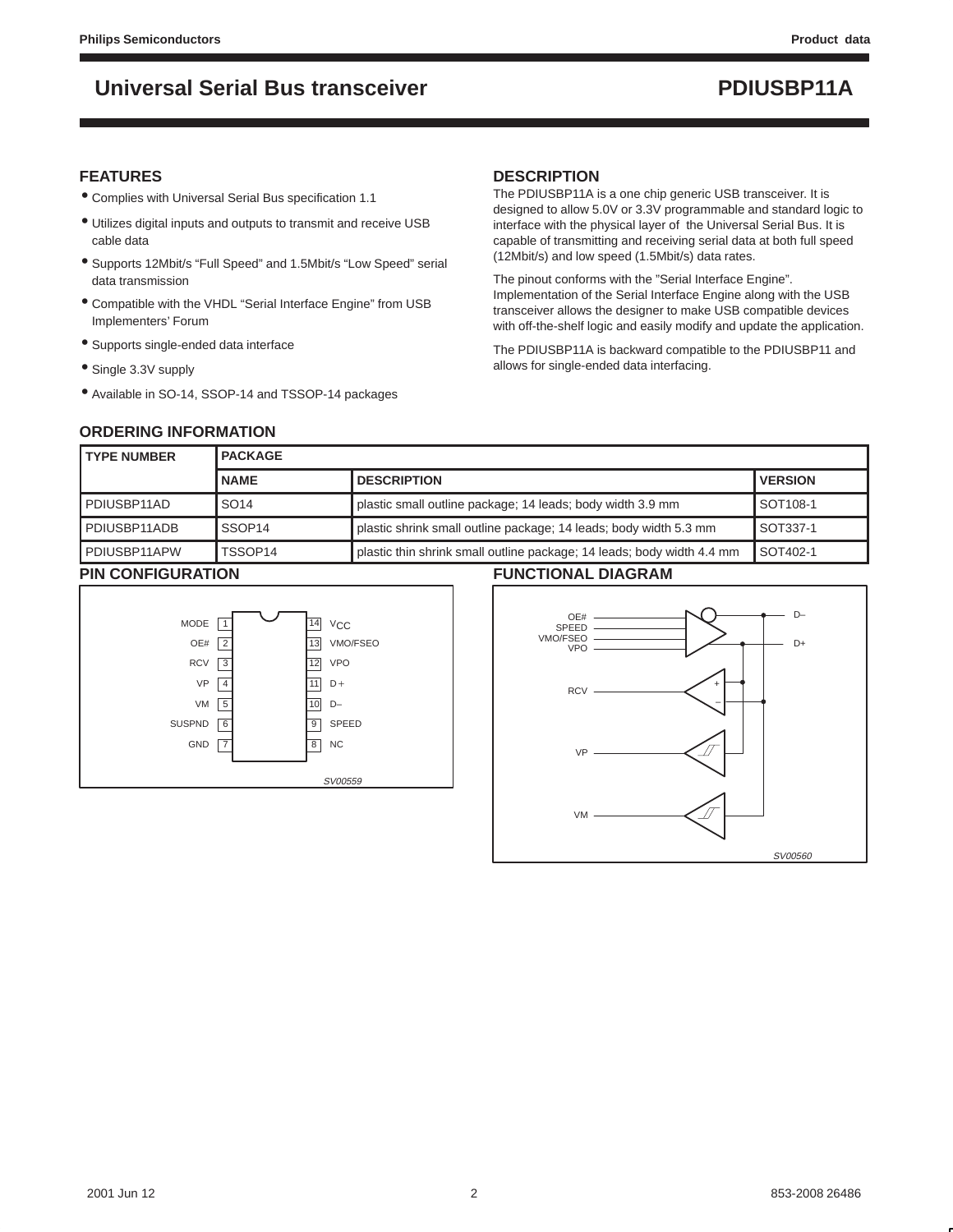## **PIN DESCRIPTION**

| <b>PIN</b><br>No. | <b>PIN</b><br><b>SYMBOL</b> | $UO$    | <b>NAME AND FUNCTION</b>                                                                                                                                                           |            |                                                            |                                                                                                                                                                                                                                         |  |
|-------------------|-----------------------------|---------|------------------------------------------------------------------------------------------------------------------------------------------------------------------------------------|------------|------------------------------------------------------------|-----------------------------------------------------------------------------------------------------------------------------------------------------------------------------------------------------------------------------------------|--|
| 3                 | <b>RCV</b>                  | $\circ$ |                                                                                                                                                                                    |            | Receive data. CMOS level output for USB differential input |                                                                                                                                                                                                                                         |  |
| 2                 | OE#                         |         |                                                                                                                                                                                    |            | When not active the transceiver is in receive mode         | Output Enable. Active LOW, enables the transceiver to transmit data on the bus.                                                                                                                                                         |  |
| 1                 | <b>MODE</b>                 |         |                                                                                                                                                                                    |            |                                                            | Mode. When left unconnected, a weak pull-up transistor pulls it to $V_{CC}$ and in this<br>mode, the PDIUSBP11A is backward compatible to PDIUSBP11. When connected to<br>GND, the VMO/FSEO pin takes the function of FSEO (Force SEO). |  |
|                   |                             |         |                                                                                                                                                                                    |            | Inputs to differential driver. (Outputs from SIE).         |                                                                                                                                                                                                                                         |  |
|                   |                             |         | <b>MODE</b>                                                                                                                                                                        | <b>VPO</b> | <b>VMO/FSEO</b>                                            | <b>RESULT</b>                                                                                                                                                                                                                           |  |
|                   |                             |         | $\bf{0}$                                                                                                                                                                           | 0          | $\bf{0}$                                                   | Logic "0"                                                                                                                                                                                                                               |  |
|                   |                             |         |                                                                                                                                                                                    | 0          | 1                                                          | <b>SE0#</b>                                                                                                                                                                                                                             |  |
| 12.13             | $V_{PO}$ , $V_{MO}/F_{SFO}$ |         |                                                                                                                                                                                    | 1          | 0                                                          | Logic "1"                                                                                                                                                                                                                               |  |
|                   |                             |         |                                                                                                                                                                                    | 1          | 1                                                          | SEO#                                                                                                                                                                                                                                    |  |
|                   |                             |         | 1                                                                                                                                                                                  | 0          | $\bf{0}$                                                   | SE <sub>0</sub> #                                                                                                                                                                                                                       |  |
|                   |                             |         |                                                                                                                                                                                    | 0          | 1                                                          | Logic "0"                                                                                                                                                                                                                               |  |
|                   |                             |         |                                                                                                                                                                                    | 1          | $\bf{0}$                                                   | Logic "1"                                                                                                                                                                                                                               |  |
|                   |                             |         |                                                                                                                                                                                    | 1          | 1                                                          | Illegal code                                                                                                                                                                                                                            |  |
|                   |                             |         |                                                                                                                                                                                    |            |                                                            | Gated version of D- and D+. Outputs are logic "0" and logic "1". Used to detect single<br>ended zero (SE0#), error conditions, and interconnect speed. (Inputs to SIE).                                                                 |  |
|                   |                             |         | <b>VP</b>                                                                                                                                                                          | VM         | <b>RESULT</b>                                              |                                                                                                                                                                                                                                         |  |
| 4,5               | $V_{P}$ , $V_{M}$           | O       | $\bf{0}$                                                                                                                                                                           | 0          | <b>SE0#</b>                                                |                                                                                                                                                                                                                                         |  |
|                   |                             |         | 0                                                                                                                                                                                  | 1          | <b>Low Speed</b>                                           |                                                                                                                                                                                                                                         |  |
|                   |                             |         | 1                                                                                                                                                                                  | 0          | <b>Full Speed</b>                                          |                                                                                                                                                                                                                                         |  |
|                   |                             |         | 1                                                                                                                                                                                  | 1          | Error                                                      |                                                                                                                                                                                                                                         |  |
| 11, 10            | $D+, D-$                    | AI/O    |                                                                                                                                                                                    |            |                                                            | Data+, Data-. Differential data bus conforming to the Universal Serial Bus standard.                                                                                                                                                    |  |
| 6                 | <b>SUSPND</b>               |         | Suspend. Enables a low power state while the USB bus is inactive. While the suspnd<br>pin is active it will drive the RCV pin to a logic "0" state. Both D+ and D- are tri-stated. |            |                                                            |                                                                                                                                                                                                                                         |  |
| 9                 | <b>SPEED</b>                |         | Edge rate control. Logic "1" operates at edge rates for "full speed". Logic "0" operates<br>edge rates for "low speed".                                                            |            |                                                            |                                                                                                                                                                                                                                         |  |
| 14                | $V_{\rm CC}$                |         | 3.0V to 3.6V power supply                                                                                                                                                          |            |                                                            |                                                                                                                                                                                                                                         |  |
| $\overline{7}$    | <b>GND</b>                  |         | Ground reference                                                                                                                                                                   |            |                                                            |                                                                                                                                                                                                                                         |  |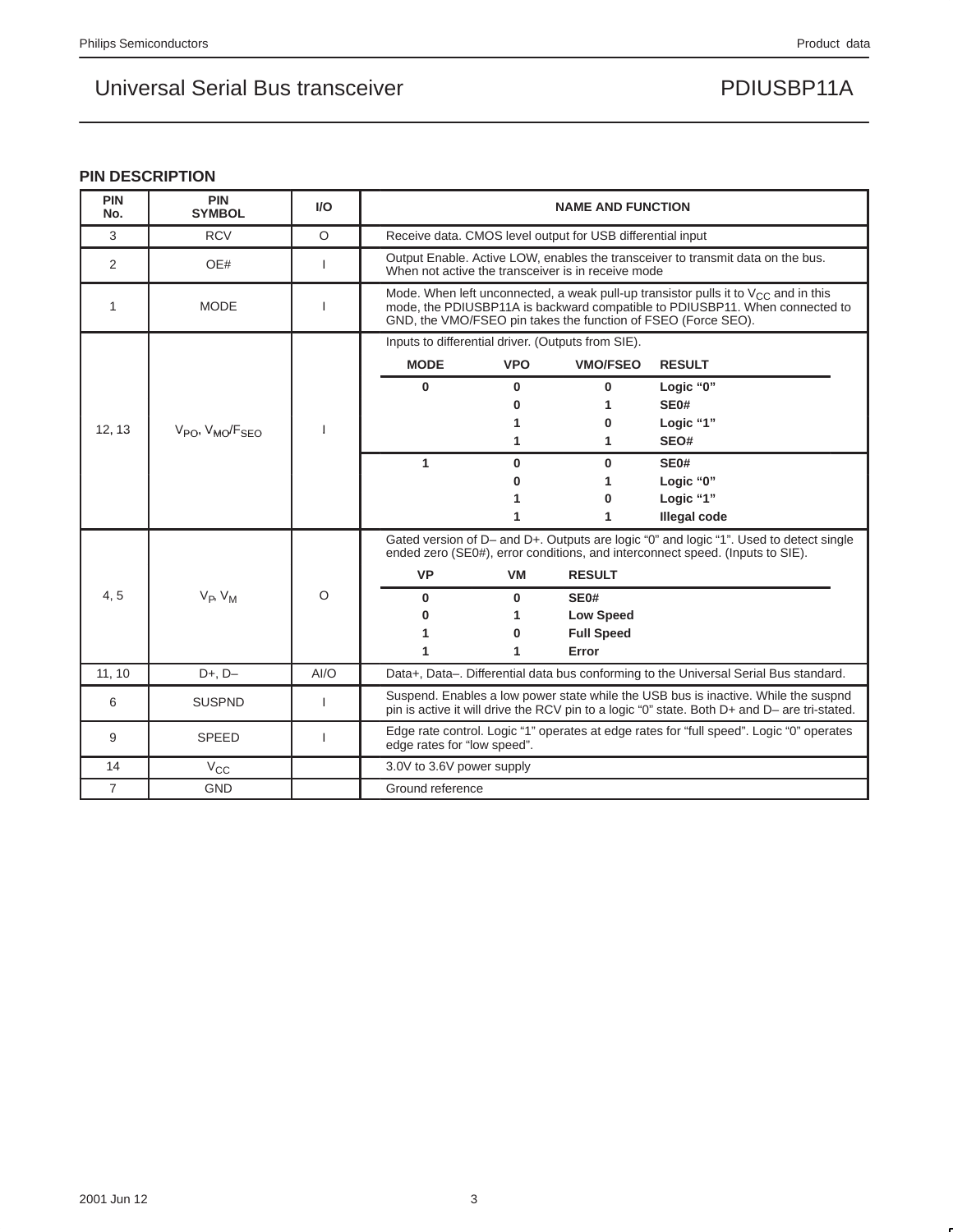## **RECOMMENDED OPERATING CONDITIONS**

| <b>SYMBOL</b>     | <b>PARAMETER</b>                                | <b>CONDITIONS</b>                           |       | <b>LIMITS</b> | <b>UNIT</b> |  |
|-------------------|-------------------------------------------------|---------------------------------------------|-------|---------------|-------------|--|
|                   |                                                 |                                             |       | MIN.          | MAX.        |  |
| $V_{\rm CC}$      | DC supply voltage                               |                                             | 3.0   | 3.6           |             |  |
|                   | DC Input voltage range                          |                                             |       | 5.5           |             |  |
| $V_{\text{Al/O}}$ | DC input range for AI/Os                        |                                             |       | $V_{\rm CC}$  |             |  |
| $V_{\rm O}$       | DC output voltage range                         |                                             |       | $V_{\rm CC}$  |             |  |
| l <sub>amb</sub>  | Operating ambient temperature range in free air | See DC and AC characteristics<br>per device | $-40$ | $+85$         | °C          |  |

### **ABSOLUTE MAXIMUM RATINGS1**

In accordance with the Absolute Maximum Rating System (IEC 134) Voltages are referenced to GND (ground = 0V)

|                           | <b>PARAMETER</b>                | <b>LIMITS</b><br><b>CONDITIONS</b> |            |                                                                                                                     | <b>UNIT</b> |  |
|---------------------------|---------------------------------|------------------------------------|------------|---------------------------------------------------------------------------------------------------------------------|-------------|--|
| <b>SYMBOL</b>             |                                 |                                    | <b>MIN</b> | <b>MAX</b><br>$-0.5$<br>$+6.5$<br>200<br>$+5.5$<br>$-0.5$<br>$V_{\rm CC}$ +0.5<br>$-0.5$<br>$V_{CC}$ +0.5<br>$-0.5$ |             |  |
| $V_{\rm CC}$              | DC supply voltage               |                                    |            |                                                                                                                     |             |  |
| <b>I</b> latchup          | Latchup current                 | $V_1$ < 0 or $V_1$ > $V_{CC}$      |            |                                                                                                                     | mA          |  |
| V,                        | DC input voltage                | Note 2                             |            |                                                                                                                     |             |  |
| V <sub>I/O</sub>          | DC input voltage range for I/Os |                                    |            |                                                                                                                     |             |  |
| $V_{\rm O}$               | DC output voltage               | Note 2                             |            |                                                                                                                     |             |  |
| $I_{CC}$ , $I_{GND}$      | DC $V_{CC}$ or GND current      |                                    |            | ±100                                                                                                                | mA          |  |
| $\mathsf{T}_{\text{STO}}$ | Storage temperature range       |                                    | $-60$      | $+150$                                                                                                              | $^{\circ}C$ |  |
| P <sub>TOT</sub>          | Power dissipation per package   |                                    |            |                                                                                                                     | mW          |  |

**NOTES:**

1. Stresses beyond those listed may cause permanent damage to the device. These are stress ratings only and functional operation of the device at these or any other conditions beyond those indicated under "recommended operating conditions" is not implied. Exposure to absolute-maximum-rated conditions for extended periods may affect device reliability.

2. The input and output voltage ratings may be exceeded if the input and output clamp current ratings are observed.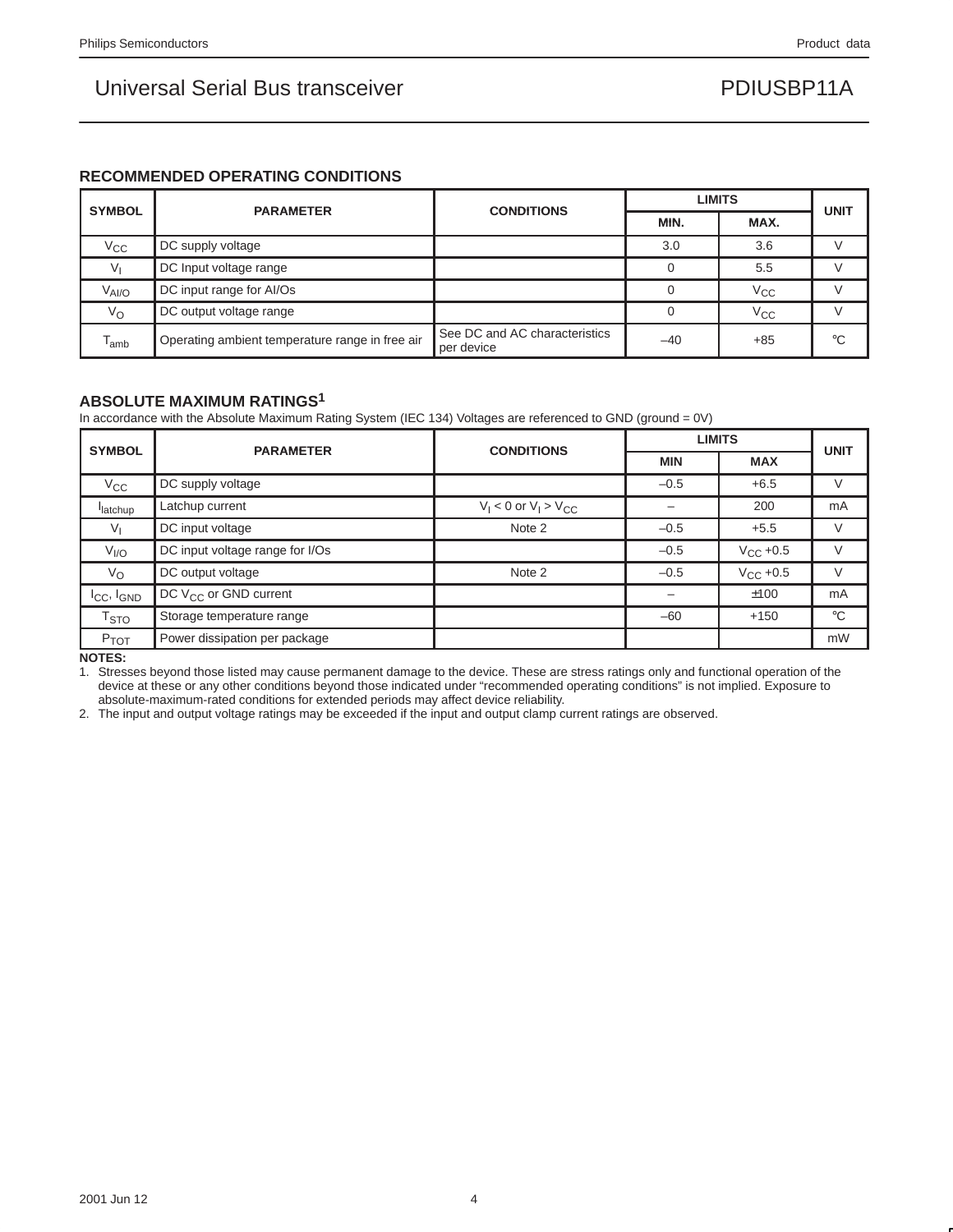## **DC CHARACTERISTICS (DIGITAL PINS)**

|                       |                           |                        | <b>LIMITS</b>                             |            |             |        |  |  |
|-----------------------|---------------------------|------------------------|-------------------------------------------|------------|-------------|--------|--|--|
| <b>SYMBOL</b>         | <b>PARAMETER</b>          | <b>TEST CONDITIONS</b> | Temp = $-40^{\circ}$ C to $+85^{\circ}$ C |            | <b>UNIT</b> |        |  |  |
|                       |                           |                        | <b>MIN</b>                                | <b>TYP</b> | <b>MAX</b>  |        |  |  |
| <b>INPUT LEVELS</b>   |                           |                        |                                           |            |             |        |  |  |
| $V_{IL}$              | LOW level input voltage   |                        |                                           |            | 0.8         | $\vee$ |  |  |
| V <sub>IH</sub>       | HIGH level input voltage  |                        | 2.0                                       |            |             | V      |  |  |
| <b>OUTPUT LEVELS</b>  |                           |                        |                                           |            |             |        |  |  |
|                       | LOW level output voltage  | $I_{OL} = 4mA$         |                                           |            | 0.4         | $\vee$ |  |  |
| <b>V<sub>OL</sub></b> |                           | $I_{OL} = 20 \mu A$    |                                           | -          | 0.1         |        |  |  |
|                       |                           | $I_{OH} = 4mA$         | 2.4                                       | -          | -           | $\vee$ |  |  |
| <b>V<sub>OH</sub></b> | HIGH level output voltage | $I_{OH} = 20 \mu A$    | $V_{CC}$ -0.1                             | -          |             |        |  |  |
|                       | <b>LEAKAGE CURRENT</b>    |                        |                                           |            |             |        |  |  |
| 4.                    | Input leakage current     |                        |                                           |            | ±5          | μA     |  |  |
| <b>I</b> ccs          | Supply current in Suspend |                        | -                                         | -          | 5           | μA     |  |  |
|                       | <b>SUPPLY CURRENT</b>     |                        |                                           |            |             |        |  |  |
| ICC                   | Operating supply current  |                        |                                           | 6          | 15          | mA     |  |  |

## **DC CHARACTERISTICS (AI/O PINS)**

|                                                                                   |                                      |                                          | <b>LIMITS</b>                             |                                                           |             |  |  |
|-----------------------------------------------------------------------------------|--------------------------------------|------------------------------------------|-------------------------------------------|-----------------------------------------------------------|-------------|--|--|
| <b>SYMBOL</b>                                                                     | <b>PARAMETER</b>                     | <b>TEST CONDITIONS</b>                   | Temp = $-40^{\circ}$ C to $+85^{\circ}$ C |                                                           | <b>UNIT</b> |  |  |
| <b>INPUT LEVELS</b><br>$V_{DI}$<br>$V_{CM}$<br>$V_{SE}$<br><b>VOL</b><br>$V_{OH}$ |                                      |                                          | MIN                                       | <b>MAX</b><br>2.5<br>2.0<br>0.3<br>3.6<br>±10<br>20<br>18 |             |  |  |
|                                                                                   |                                      |                                          |                                           |                                                           |             |  |  |
|                                                                                   | Differential input sensitivity       | $ (D+) - (D-) $                          | 0.2                                       |                                                           | V           |  |  |
|                                                                                   | Differential common mode range       | Includes V <sub>DI</sub> range           | 0.8                                       |                                                           | V           |  |  |
|                                                                                   | Single ended receiver threshold      |                                          | 0.8                                       |                                                           | V           |  |  |
|                                                                                   | <b>OUTPUT LEVELS</b>                 |                                          |                                           |                                                           |             |  |  |
|                                                                                   | Static output LOW voltage            | R <sub>1</sub> of 1.5 k $\Omega$ to 3.6V |                                           |                                                           | V           |  |  |
|                                                                                   | Static output HIGH voltage           | $R_1$ of 15 k $\Omega$ to GND            | 2.8                                       |                                                           | V           |  |  |
|                                                                                   | <b>LEAKAGE CURRENT</b>               |                                          |                                           |                                                           |             |  |  |
| <sup>I</sup> LO                                                                   | Hi-Z State data line leakage current | $0V < V_{IN} < 3.3V$                     |                                           |                                                           | μA          |  |  |
| <b>CAPACITANCE</b>                                                                |                                      |                                          |                                           |                                                           |             |  |  |
| $C_{IN}$                                                                          | Transceiver capacitance              | Pin to GND                               |                                           |                                                           | pF          |  |  |
|                                                                                   | <b>OUTPUT RESISTANCE</b>             |                                          |                                           |                                                           |             |  |  |
| $Z_{DRV}$                                                                         | Driver output resistance             | Steady state drive                       | 6                                         |                                                           | Ω           |  |  |

**NOTE:**

1. Excludes external resistor. In order to comply with USB Specifications 1.1, external series resistors of 24Ω ±1% each on D+ and D– are recommended.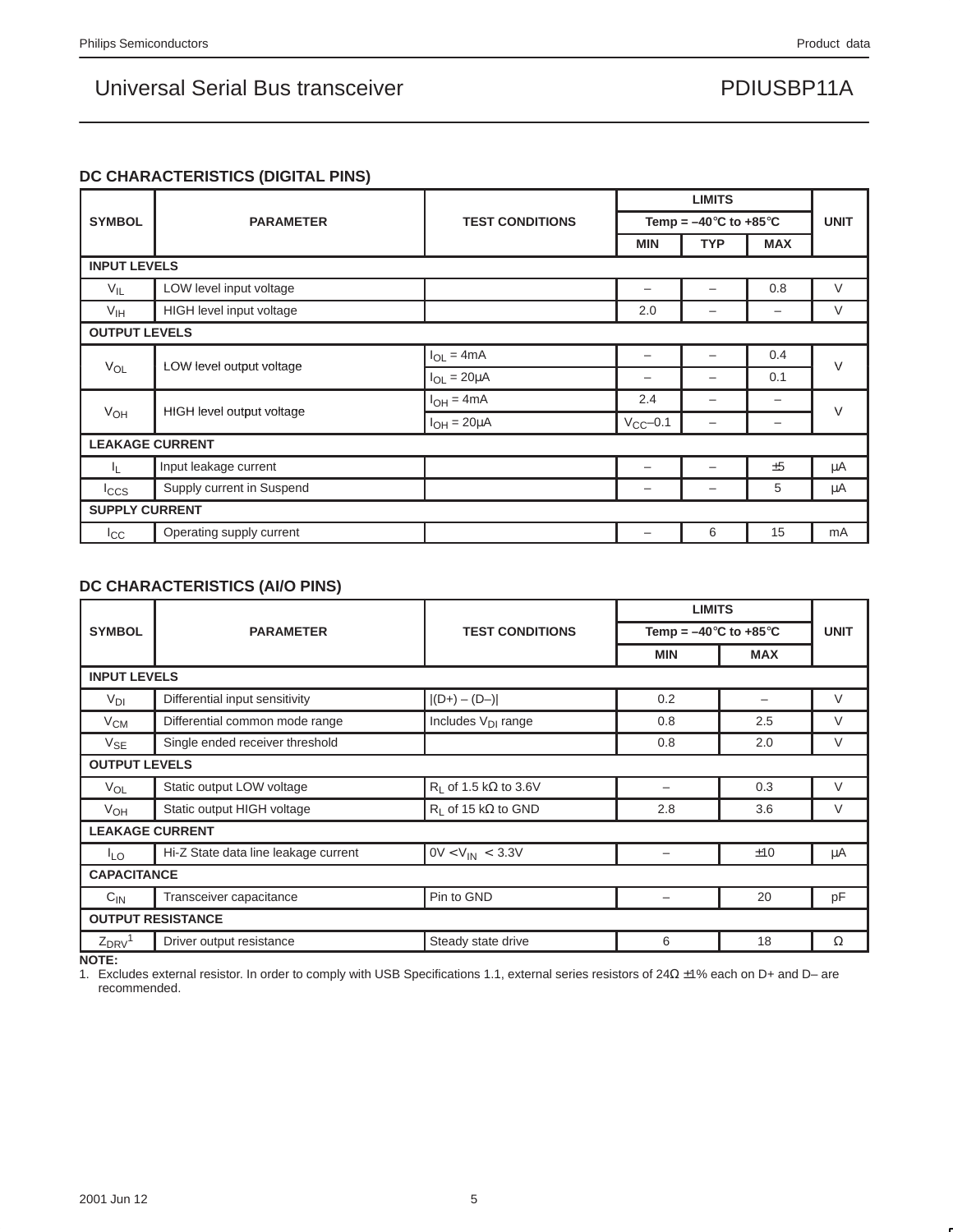## **AC CHARACTERISTICS (AI/O PINS. FULL SPEED)**

|                               |                                 |                                                                        |                | <b>LIMITS</b><br>$T_{amb} = -40^{\circ}$ C to +85 $^{\circ}$ C<br><b>MIN</b><br><b>TYP</b><br><b>MAX</b> |       |                                                                          |  |
|-------------------------------|---------------------------------|------------------------------------------------------------------------|----------------|----------------------------------------------------------------------------------------------------------|-------|--------------------------------------------------------------------------|--|
| <b>SYMBOL</b>                 | <b>PARAMETER</b>                | <b>TEST CONDITIONS</b>                                                 |                |                                                                                                          |       | <b>UNIT</b><br>ns<br>ns<br>$\%$<br>V<br>ns<br>ns<br>ns<br>ns<br>ns<br>ns |  |
|                               |                                 |                                                                        |                |                                                                                                          |       |                                                                          |  |
| <b>Driver Characteristics</b> |                                 | $C_L = 50pF;$<br>$R_{\text{pu}} = 1.5k\Omega$ on D+ to $V_{\text{CC}}$ |                |                                                                                                          |       |                                                                          |  |
|                               | <b>Transition Time:</b>         | Between 10% and 90%                                                    |                |                                                                                                          |       |                                                                          |  |
| $t_{\mathsf{R}}$              | Rise time                       | Waveform 1                                                             | 4 <sup>1</sup> |                                                                                                          | 20    |                                                                          |  |
| tF                            | Fall time                       | Waveform 1                                                             | 4 <sup>1</sup> |                                                                                                          | 20    |                                                                          |  |
| t <sub>RFM</sub>              | Rise / Fall time matching       | $(t_R/t_F)$                                                            | 90             |                                                                                                          | 111.1 |                                                                          |  |
| <b>V<sub>CRS</sub></b>        | Output signal crossover voltage |                                                                        | 1.3            |                                                                                                          | 2.0   |                                                                          |  |
| <b>Driver Timings</b>         |                                 |                                                                        |                |                                                                                                          |       |                                                                          |  |
| $tp_{LH}$                     | Driver propagation delay        | Waveform 2                                                             |                |                                                                                                          | 18    |                                                                          |  |
| t <sub>pHL</sub>              | (VPO, VMO/FSEO to D+/D-)        | Waveform 2                                                             |                |                                                                                                          | 19    |                                                                          |  |
| tp <sub>HZ</sub>              | Driver disable delay            | Waveform 4                                                             |                |                                                                                                          | 13    |                                                                          |  |
| $tp_{LZ}$                     | (OE# to $D+/D-)$                | Waveform 4                                                             |                |                                                                                                          | 13    |                                                                          |  |
| tpz <sub>H</sub>              | Driver enable delay             | Waveform 4                                                             |                |                                                                                                          | 17    |                                                                          |  |
| tpzL                          | (OE# to $D+/D-)$                | Waveform 4                                                             |                |                                                                                                          | 17    |                                                                          |  |
| <b>Receiver Timings</b>       |                                 |                                                                        |                |                                                                                                          |       |                                                                          |  |
| tp <sub>LH</sub>              | Receiver propagation delay      | Waveform 3                                                             |                |                                                                                                          | 16    | ns                                                                       |  |
| tp <sub>HL</sub>              | $(D+, D-$ to $RCV)$             | Waveform 3                                                             |                |                                                                                                          | 19    | ns                                                                       |  |
| tp <sub>LH</sub>              | Single-ended receiver delay     | Waveform 3                                                             |                |                                                                                                          | 8     | ns                                                                       |  |
| tp <sub>HL</sub>              | $(D+, D-$ to $VP, VM)$          | Waveform 3                                                             |                |                                                                                                          | 8     | ns                                                                       |  |

**NOTE:**

1. The 4ns specification is only for  $0^{\circ}$ C to +85 $^{\circ}$ C.

## **AC CHARACTERISTICS (AI/O PINS. LOW SPEED)**

|                               |                                 |                                                                                   |            | <b>LIMITS</b> |            |               |
|-------------------------------|---------------------------------|-----------------------------------------------------------------------------------|------------|---------------|------------|---------------|
| <b>SYMBOL</b>                 | <b>PARAMETER</b>                | <b>TEST CONDITIONS</b><br>$T_{amb} = -40^{\circ}$ C to $+85^{\circ}$ C            |            |               |            | <b>UNIT</b>   |
|                               |                                 |                                                                                   | <b>MIN</b> | <b>TYP</b>    | <b>MAX</b> |               |
| <b>Driver Characteristics</b> |                                 | $C_L$ = 200pF and 600pF;<br>$R_{\text{pu}} = 1.5k\Omega$ on D- to $V_{\text{CC}}$ |            |               |            |               |
|                               | <b>Transition Time:</b>         | Between 10% and 90%                                                               |            |               |            |               |
| t <sub>LR</sub>               | Rise time                       | $C_1 = 200pF$ . Waveform 1<br>$C_L = 600pF$ . Waveform 1                          | 75         |               | 300        | ns<br>ns      |
| $t_{LF}$                      | Fall time                       | $C_L = 200pF$ . Waveform 1<br>$C_L = 600pF$ . Waveform 1                          | 75         |               | 300        | ns<br>ns      |
| t <sub>LRFM</sub>             | Rise / Fall time matching       | $(t_{LR}/t_{LF})$                                                                 | 80         |               | 125        | $\frac{0}{0}$ |
| <b>V<sub>LCRS</sub></b>       | Output signal crossover voltage |                                                                                   | 1.3        |               | 2.0        | $\vee$        |
| <b>Driver Timings</b>         |                                 |                                                                                   |            |               |            |               |
| $tp_{LH}$                     | Driver propagation delay        | Waveform 2                                                                        |            |               | 300        | ns            |
| t <sub>pHL</sub>              | (VPO, VMO/FSEO to D+/D-)        | Waveform <sub>2</sub>                                                             |            |               | 300        | ns            |
| $tp_{HZ}$                     | Driver disable delay            | Waveform 4                                                                        |            |               | 13         | ns            |
| $tp_{LZ}$                     | (OE# to $D+/D-$ )               | Waveform 4                                                                        |            |               | 13         | ns            |
| $tp_{ZH}$                     | Driver enable delay             | Waveform 4                                                                        |            |               | 205        | ns            |
| tpzL                          | (OE# to $D+/D-$ )               | Waveform 4                                                                        |            |               | 205        | ns            |
| <b>Receiver Timings</b>       |                                 |                                                                                   |            |               |            |               |
| $tp_{LH}$                     | Receiver propagation delay      | Waveform 3                                                                        |            |               | 18         | ns            |
| $tp_{HL}$                     | $(D+, D-$ to $RCV)$             | Waveform 3                                                                        |            |               | 18         | ns            |
| tp <sub>LH</sub>              | Single-ended receiver delay     | Waveform 3                                                                        |            |               | 28         | ns            |
| t <sub>pHL</sub>              | $(D+, D-$ to $VP, VM)$          | Waveform 3                                                                        |            |               | 28         | ns            |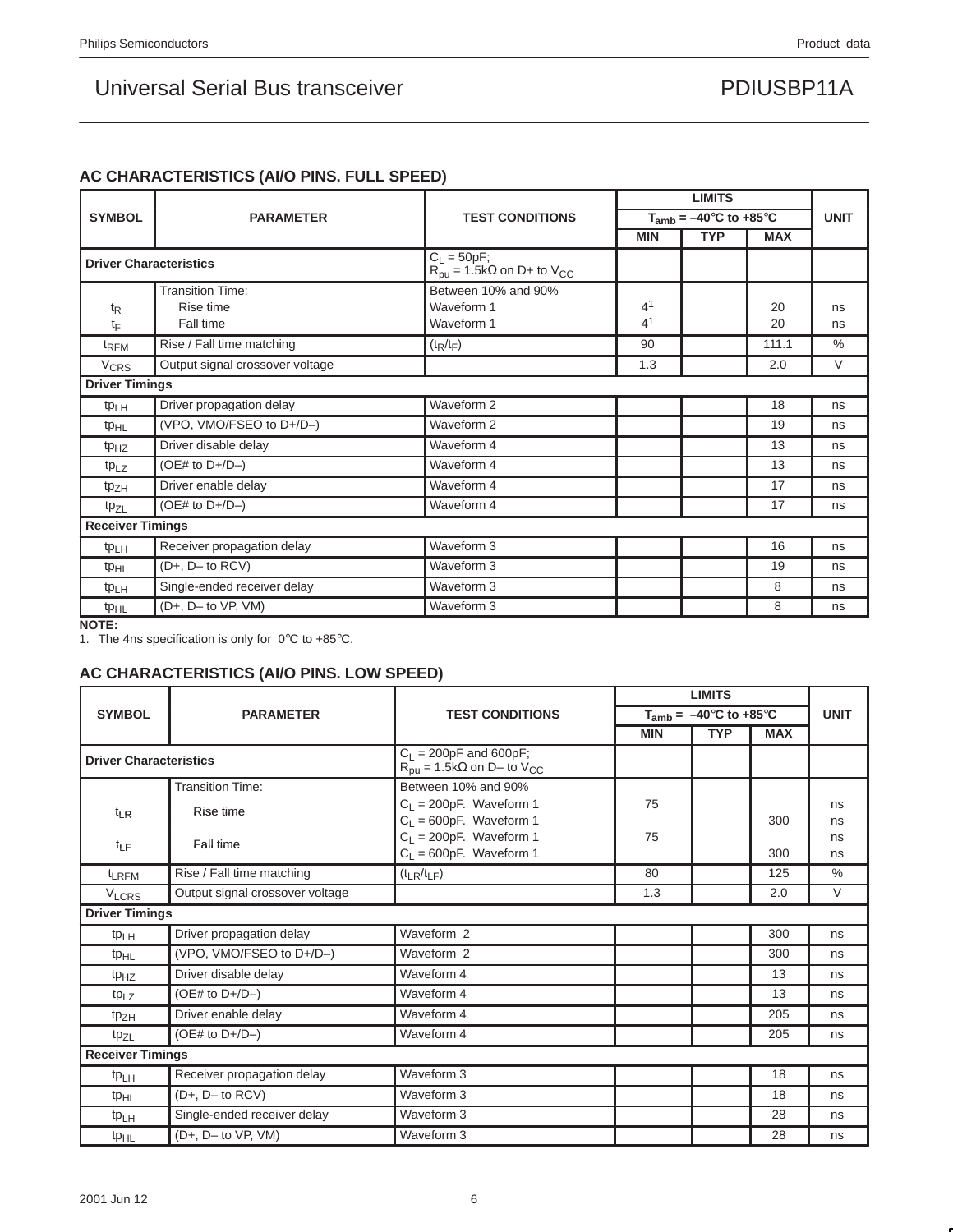### **AC WAVEFORMS**

V<sub>OL</sub> and V<sub>OH</sub> are the typical output voltage drops that occur with the output load. ( $V_{CC}$  never goes below 3.0V).



**Waveform 1. Rise and Fall Times**





**Waveform 3. D+/D– to RCV, VP/VM**



**Waveform 4. OE# to D+/D–**

## **TEST CIRCUITS AND WAVEFORMS**



**Load for VM/VP and RCV**



**Load for Enable and Disable Times**



**Load for D+/D–**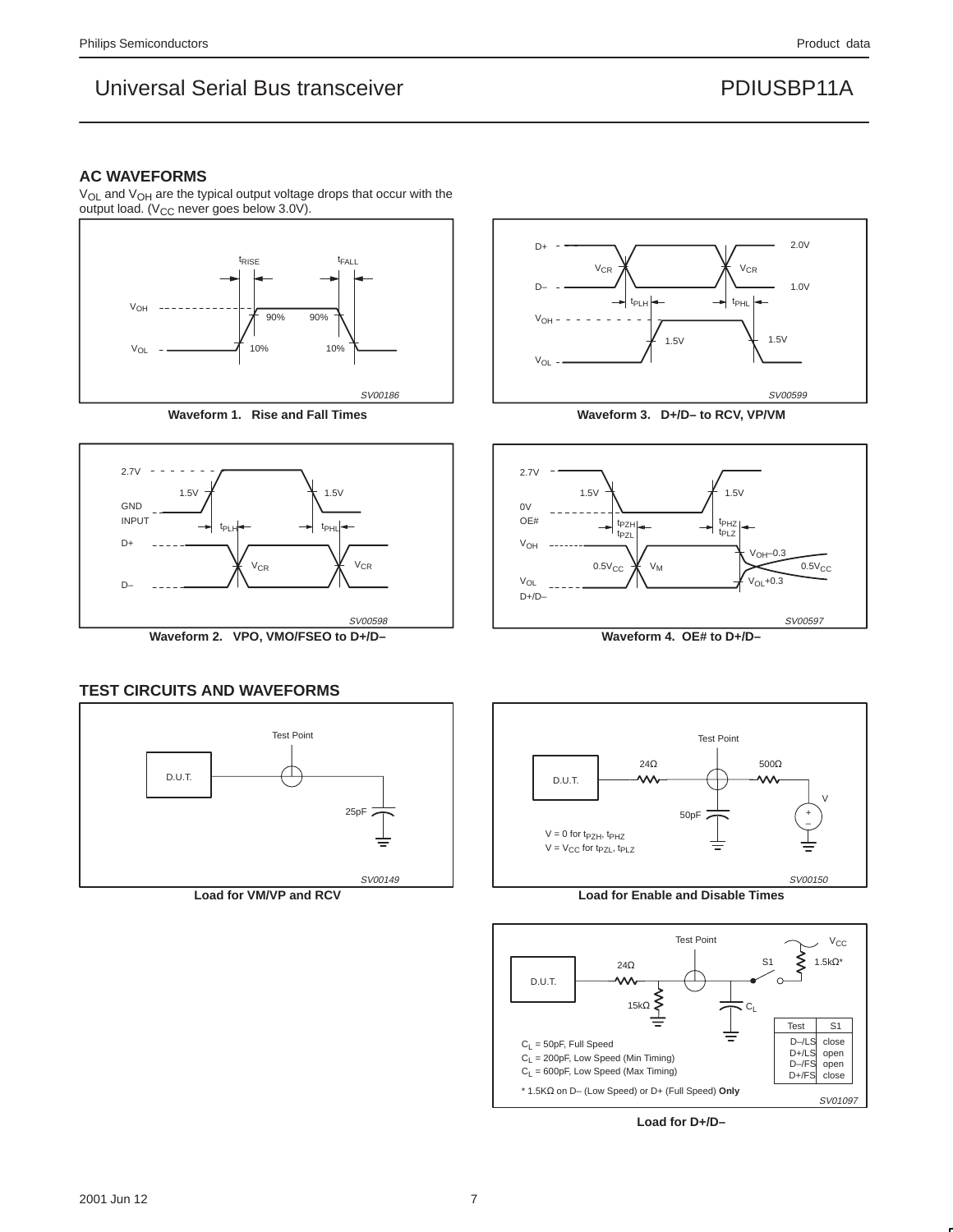# Universal Serial Bus transceiver **PDIUSBP11A**

## SO14: plastic small outline package; 14 leads; body width 3.9 mm



1. Plastic or metal protrusions of 0.15 mm maximum per side are not included.

| <b>OUTLINE</b> | <b>REFERENCES</b> |              |             |  | <b>EUROPEAN</b>   |                                  |  |
|----------------|-------------------|--------------|-------------|--|-------------------|----------------------------------|--|
| <b>VERSION</b> | <b>IEC</b>        | <b>JEDEC</b> | <b>EIAJ</b> |  | <b>PROJECTION</b> | <b>ISSUE DATE</b>                |  |
| SOT108-1       | 076E06            | MS-012       |             |  | ⊕                 | <del>-97-05-22</del><br>99-12-27 |  |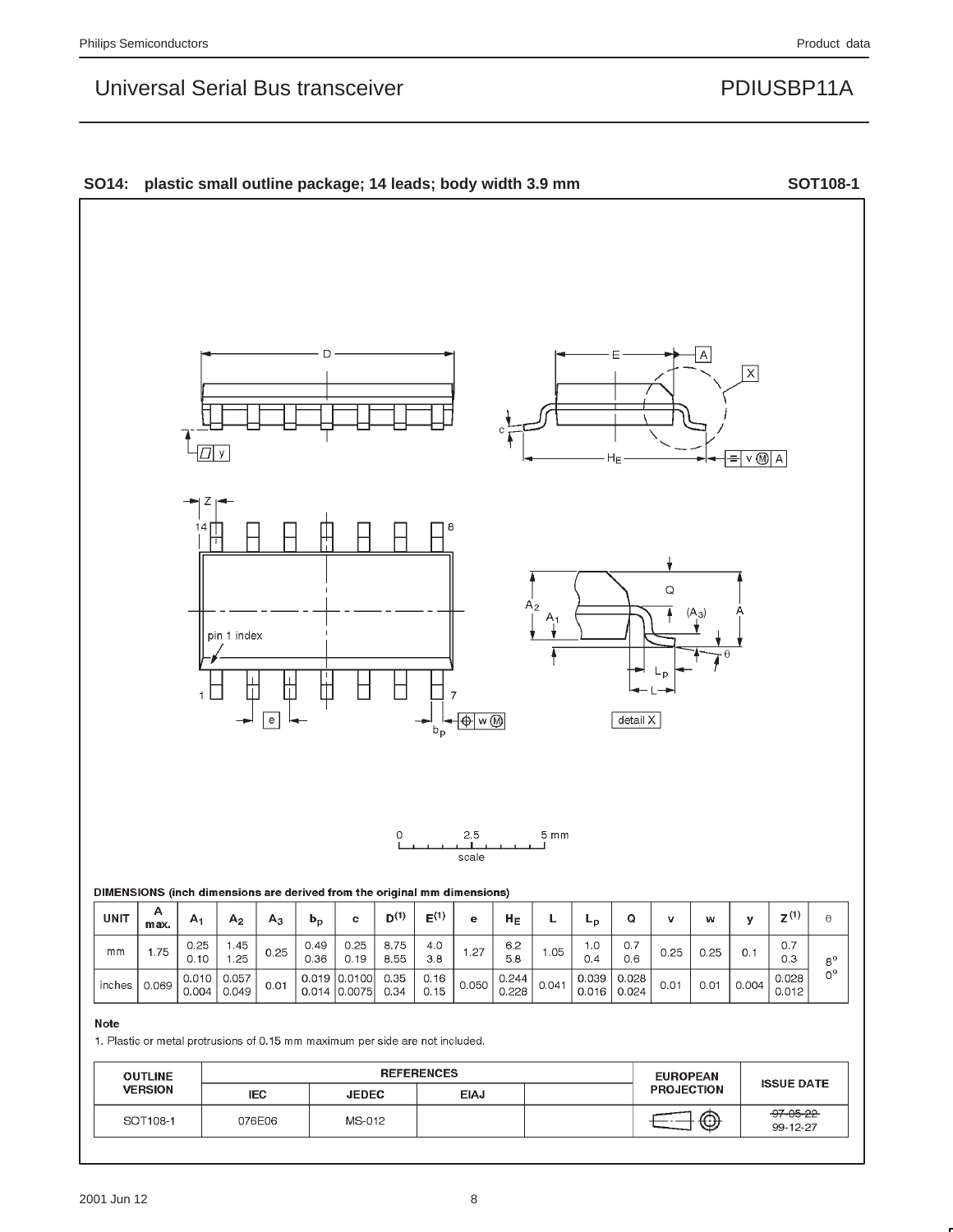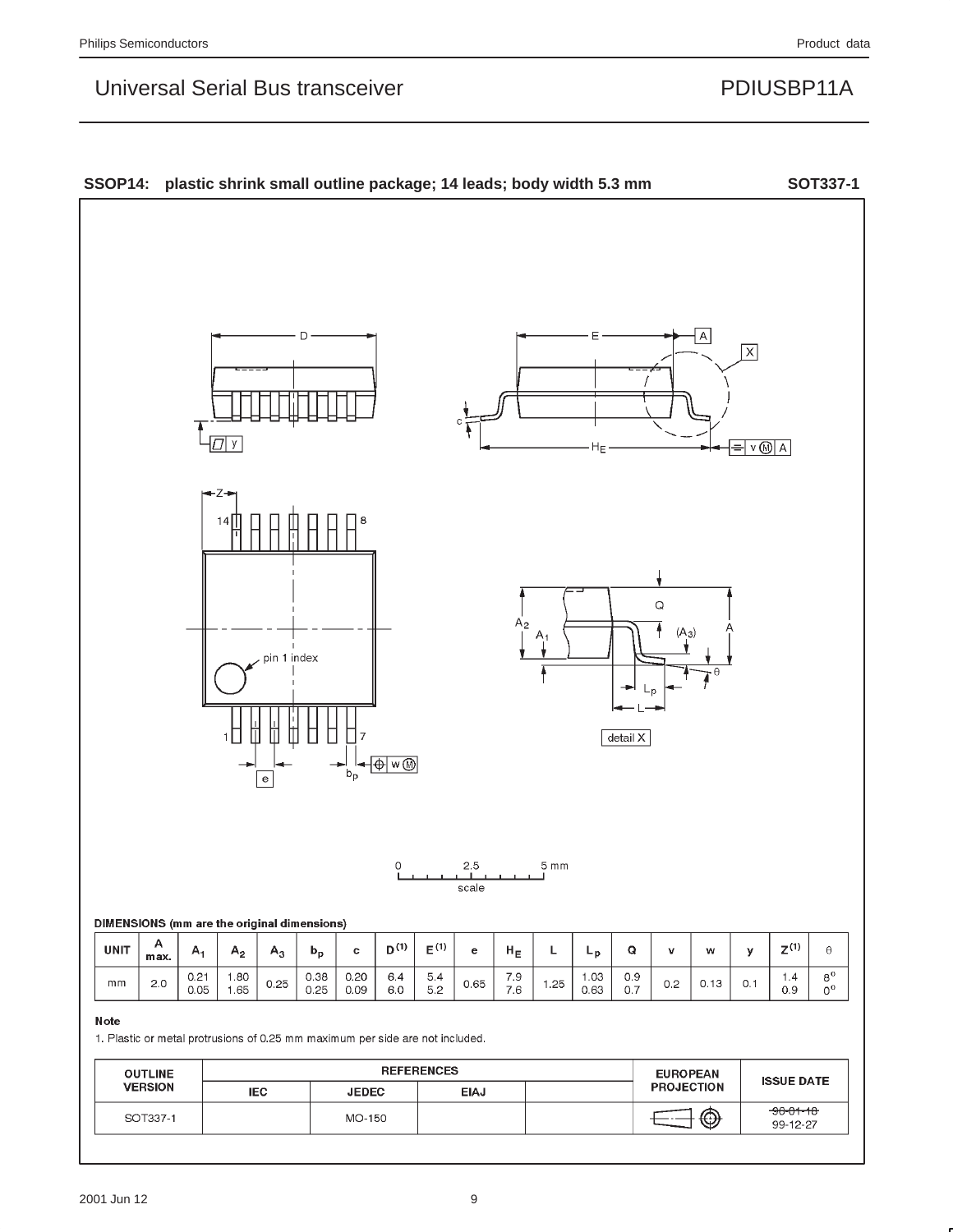# Universal Serial Bus transceiver **PDIUSBP11A**